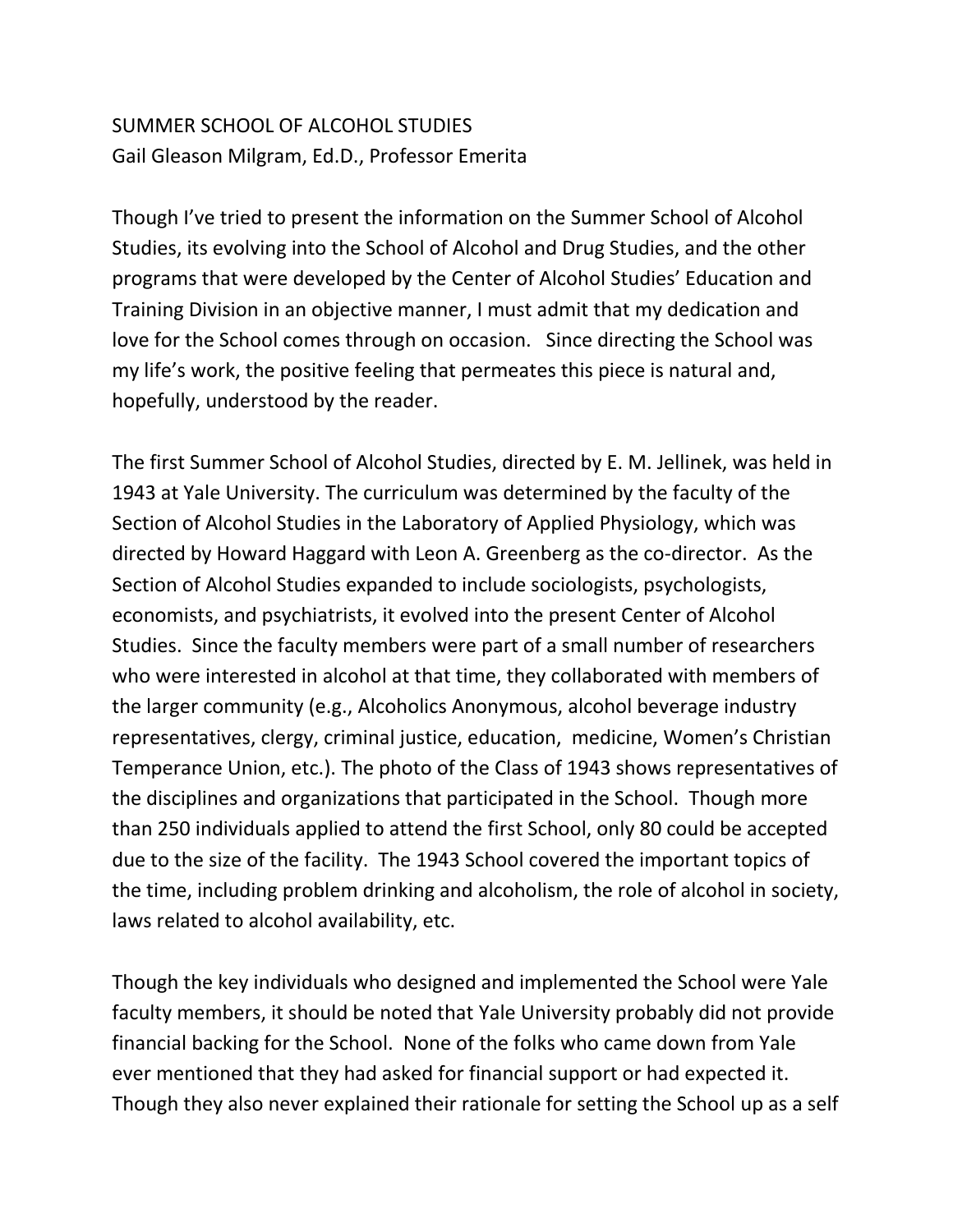supporting entity, the lack of financial backing from the University might have been their motivation for doing so.

On a related matter, Selden Bacon, John Anthony Carpenter, Leon Greenberg, and David Lester, the four faculty members who came to Rutgers from Yale, and Mark Keller, the Journal Editor, often spoke of their early gatherings with their peers to discuss alcohol issues; it always seemed as if the time spent discussing, studying, and researching alcohol was in addition to their Yale faculty duties. If this was the case, Yale was not interested in having a faculty group focus on alcohol, which would imply that the administration didn't change their feeling over time. Yale's negative position on having a section/center devoted to alcohol in their midst must have existed from the 1940s through the early 1060s, when the Center left Yale to move to Rutgers. This line of thinking brings one to the conclusion that the Center's departure from Yale was an event that was predetermined to happen at some point.

Though it's unclear how Yale University felt about the first Summer School of Alcohol Studies and subsequent Schools, in 1979, the Consultants on Alcoholism for Communities (CADC) Newsletter [Vol. 6, No 8, 1979] included an article titled "The Grand-Daddy of Them All! SSAS." Significant factors in the School's design accounted for its status and for the growth it experienced over time: curriculum, format, faculty, students, interaction between faculty and students, discussions between students from one area of the country with students from other areas, the combining of students of various disciplines in the courses, and the School's spirit.

## Curriculum

The Yale faculty and researchers who were interested in alcohol issues determined the topics that were covered at the first Summer School of Alcohol Studies. The School's content reflected the faculty's research interests, the published research studies on alcohol/alcoholism, and the events of the time (e.g., Repeal of Prohibition in 1933, founding of Alcoholics Anonymous in 1935,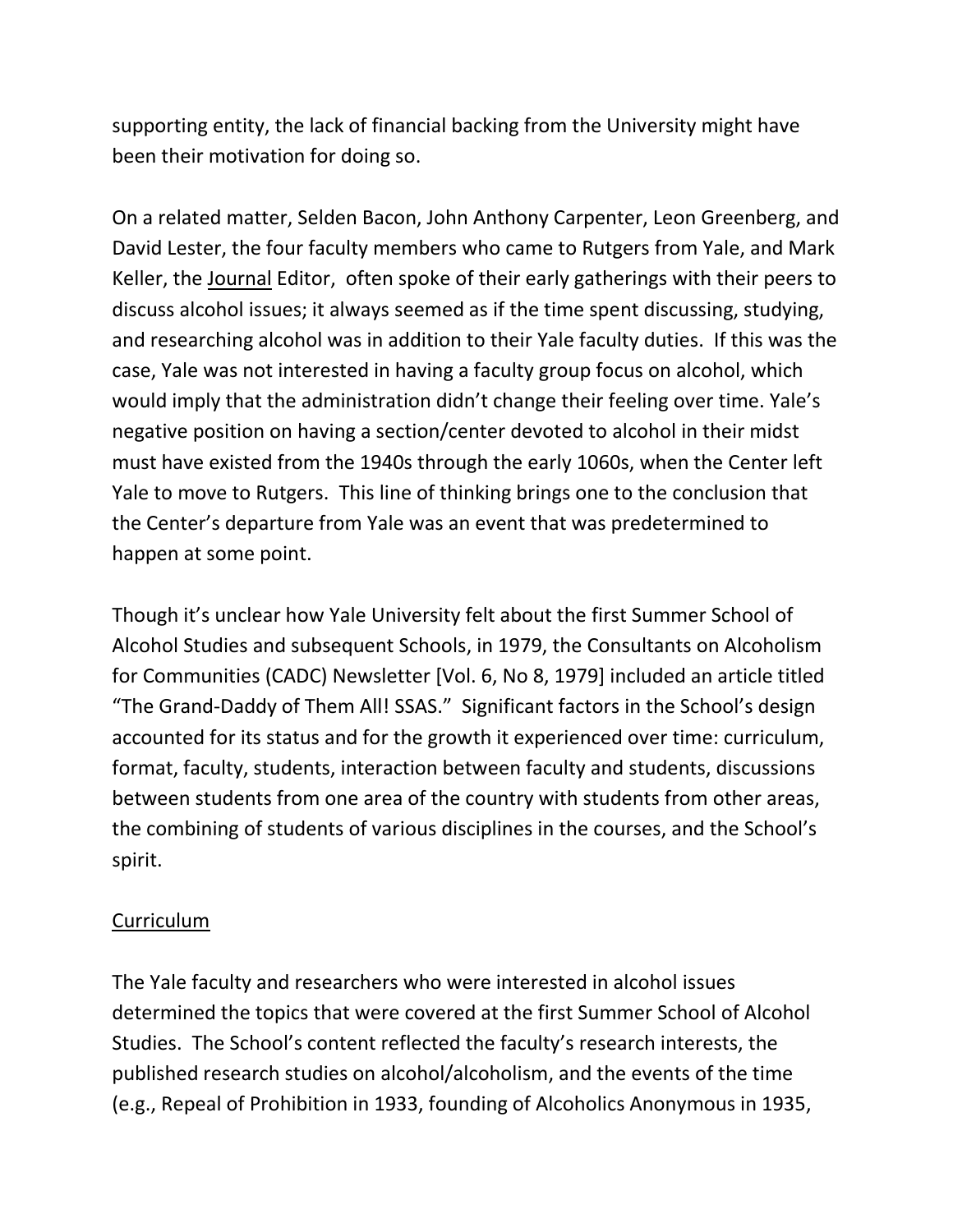etc.). They also considered the topics that would interest a wide and varied participation in the School. Three lectures that were open to the public were "Alcoholism as a Public Health Problem" by Lawrence Kolb, M.D., "Alcoholism as a Biological Problem" by Howard W. Haggard, M.D., and "Penal System Versus Medical Care of Alcoholics" by Austin H. MacCormick, Sc.D.

Eight courses of study, which were subdivided into segments, served as the School's framework in 1943. The eight courses of study included an introductory course; psychological aspects; alcohol and traffic; personality, constitution and alcohol; statistics of the alcohol problem; social measures in the prevention of inebriety; legislative control of the alcoholic beverage trade; and religion and the prevention and treatment of alcoholism. The topics were split into a number of lectures. The lecturers included Leon Greenberg, Ph.D., a Yale faculty member who moved with the Center to Rutgers, E.M. Jellinek, Sc.D., the Director of the School of Alcohol Studies, Norm Jolliffe, Sc.D., an Associate Professor of Medicine at New York University, Giorgio Lolli, M.D., a research assistant in Applied Physiology at Yale University, Rev. Francis McPeek, the Executive Director of Social Welfare, Federation of Churches, Washington, D.C., Anne Roe, Ph.D., Secretary, Psychological Section, New York Academy of Science, Harry M. Tiebout, M.D., Physician-in-charge, Blythewood Sanitarium, and William Wilson, Director, Alcoholics Anonymous. (Note: William Wilson used his full name when he taught at the first School; as time went on, he used William W., then Bill W., as he is known today.) Though there were many other lecturers, these individuals were selected because they represented the diversity of faculty backgrounds at the School in 1943. This diversity was maintained throughout the years of the School.

In the first year of the School, the participants received 102 hours of lectures and 62 hours of seminar studies. As the School grew, the curriculum expanded to include more than 100 courses; many of the courses were targeted to specific populations (e.g., criminal justice, physicians, educators, members of the clergy, etc.).

#### Format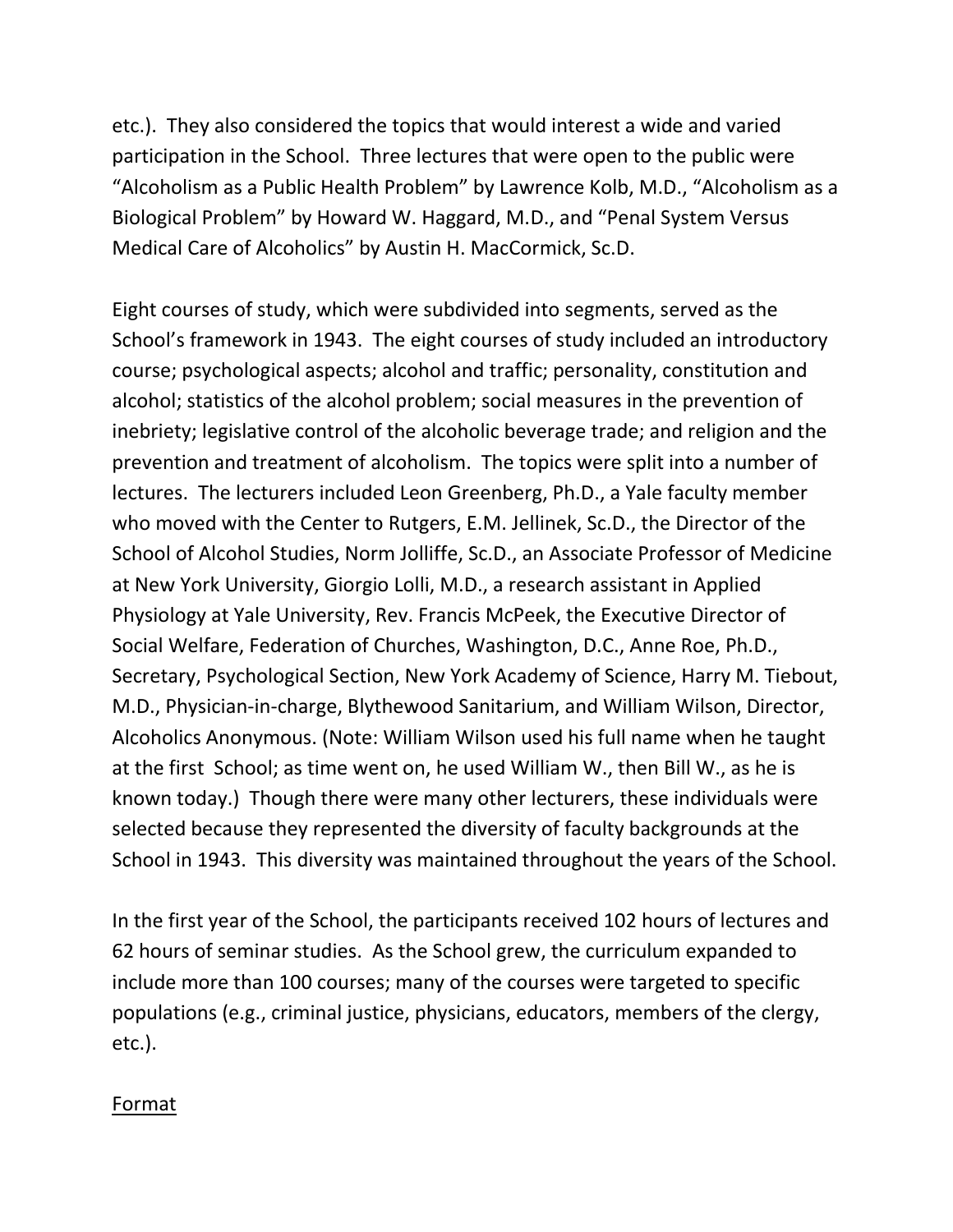The first School of Alcohol Studies was six weeks long; In addition to the courses that were conducted, significant time was available for discussion. As time went by, courses on specific topics (e.g.," Medical Aspects of Alcohol for Physicians") were added to the lectures at the School.

The School continued to grow at Yale and was considered an important educational resource for individuals in the alcohol field. To expand the School into other areas of the country, the faculty conducted a pilot school in Texas, which was called the Yale Institute of Alcohol Studies. Under the direction of E.M. Jellinek, the program was jointly conducted by the Yale Center of Alcohol Studies and Texas Christian University. Wayne Womer, who was the Secretary for the School's Alumni Association at that time, lectured at the Summer School's closing banquet at Rutgers for many years. He shared the fact that the Texas pilot didn't work out as well as hoped because segregation was still very much a part of the south. Based on race, faculty members and students were forced to sleep and eat in different locations. Since one of the significant factors of the School was that faculty and students interacted in the dining halls and were also lodged in the same buildings, the separation by race was a negative on pilot program. The Institute in Texas was only conducted once per Wayne Womer's comments. [However, the Education and Training Division of the Center in the 1980s, 1990s, and 2000s acknowledged the importance of our global society, especially related to the issues discussed at the School and conducted a School in Israel and one in Denmark. The Division also partnered with Hazelden to conduct a second School in Denmark and one in Australia.]

The Section on Alcohol Studies evolved into the Center of Alcohol Studies, which moved from Yale University to Rutgers University in 1962. Four Yale faculty members (i.e., Selden Bacon, John Anthony Carpenter, Leon A. Greenberg, and David Lester), came to Rutgers and moved into a temporary building in New Brunswick, NJ, on the Rutgers University campus. They were joined by Mark Keller, who was the Editor of The Quarterly Journal of Studies on Alcohol, a research and scientific journal that was first published by the Center in the early 1940s. [The Quarterly Journal evolved into the Journal of Alcohol and Drug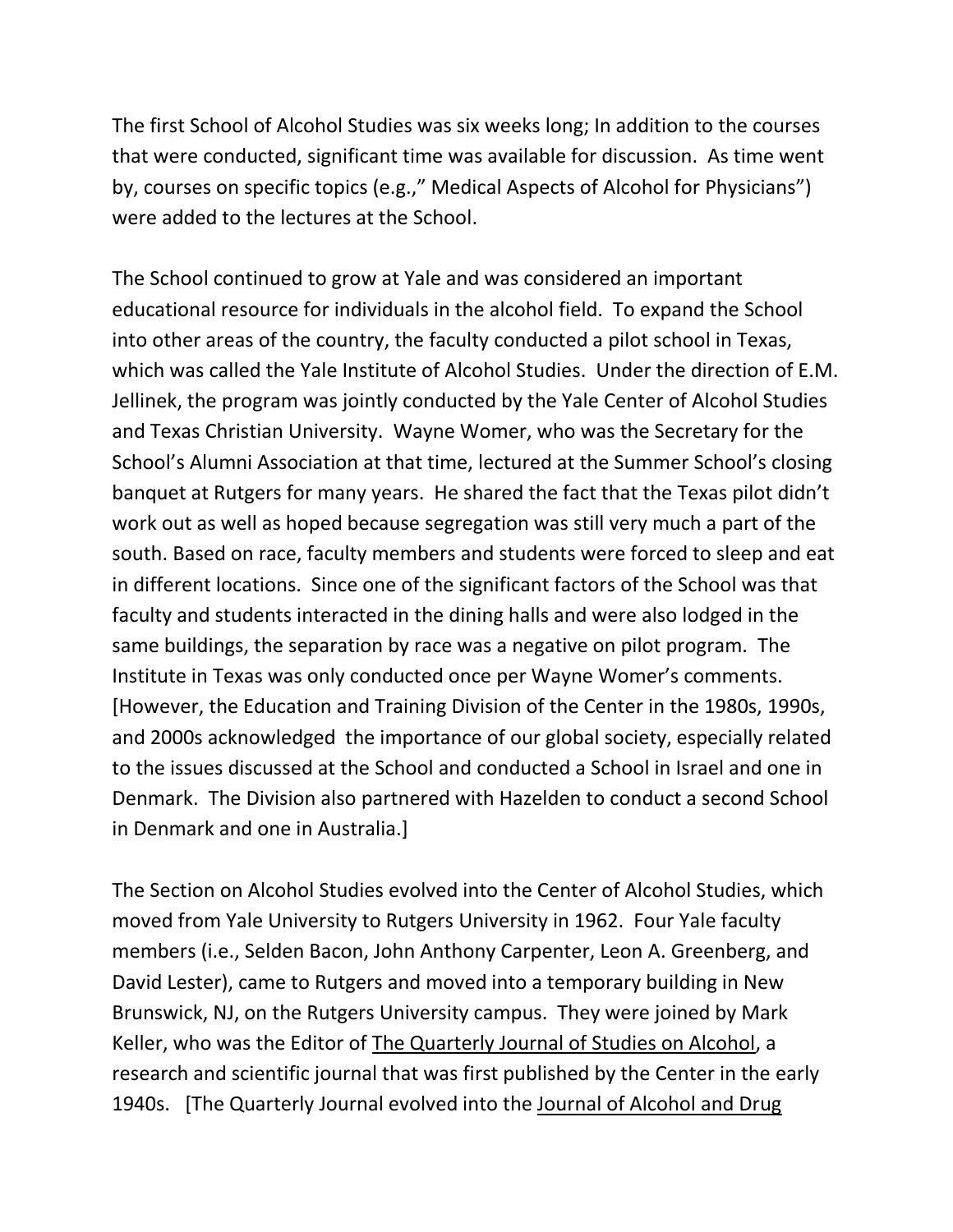Studies, which is still published by the Center today.] Selden Bacon was the Center's Director when it arrived at Rutgers in 1962. The Summer School of Alcohol Studies, which was conducted for the first time at Rutgers University in 1963, was three weeks in length. Raymond McCarthy, the Director of Education and Training at the Center of Alcohol Studies, was also a faculty member of the School. Milton Maxwell, Ph.D. was recruited from Washington State University and joined the Center's faculty in 1965 as the Director of the School. Milt also served as a Class A (non-alcoholic) Trustee of Alcoholics Anonymous and became Chairman of AA's General Service Board from 1971-1978.

By this time, the School's format was predominantly courses, which were supplemented by lectures. In the mid-1970s, special interest seminars were added to the format so that participants could take a short course (i.e., one and one-half hours to six hours in an area of interest). Other educational programs were developed in the same format by the Center's Education and Training Division. A one week Alumni Institute evolved into the Advanced School of Alcohol Studies. In the mid-1970's, the Center joined forces with the New Jersey Division of Alcoholism to conduct the New Jersey School of Alcohol Studies. Participants at the New Jersey School networked with colleagues and leaders in the field in the state. Though the New Jersey School successfully facilitated interaction among professionals in the field in New Jersey, it was felt that the program needed a broader perspective and input from individuals from other states and countries. To accomplish this, the New Jersey School became the Institute of Alcohol Studies.

The three week School continued and the time frame of that program allowed for the development of strong friendships and partnerships with people in the field from various parts of the country as well as other countries. The one week schools met many educational needs and also fostered collegial relationships. From the mid-1970s to the mid-1980s, all the educational programs of the Center of Alcohol Studies flourished. The three week school and the one week programs were each capped at 600 because of space limitations. During a summer, in addition to the three week School of Alcohol Studies, two one week programs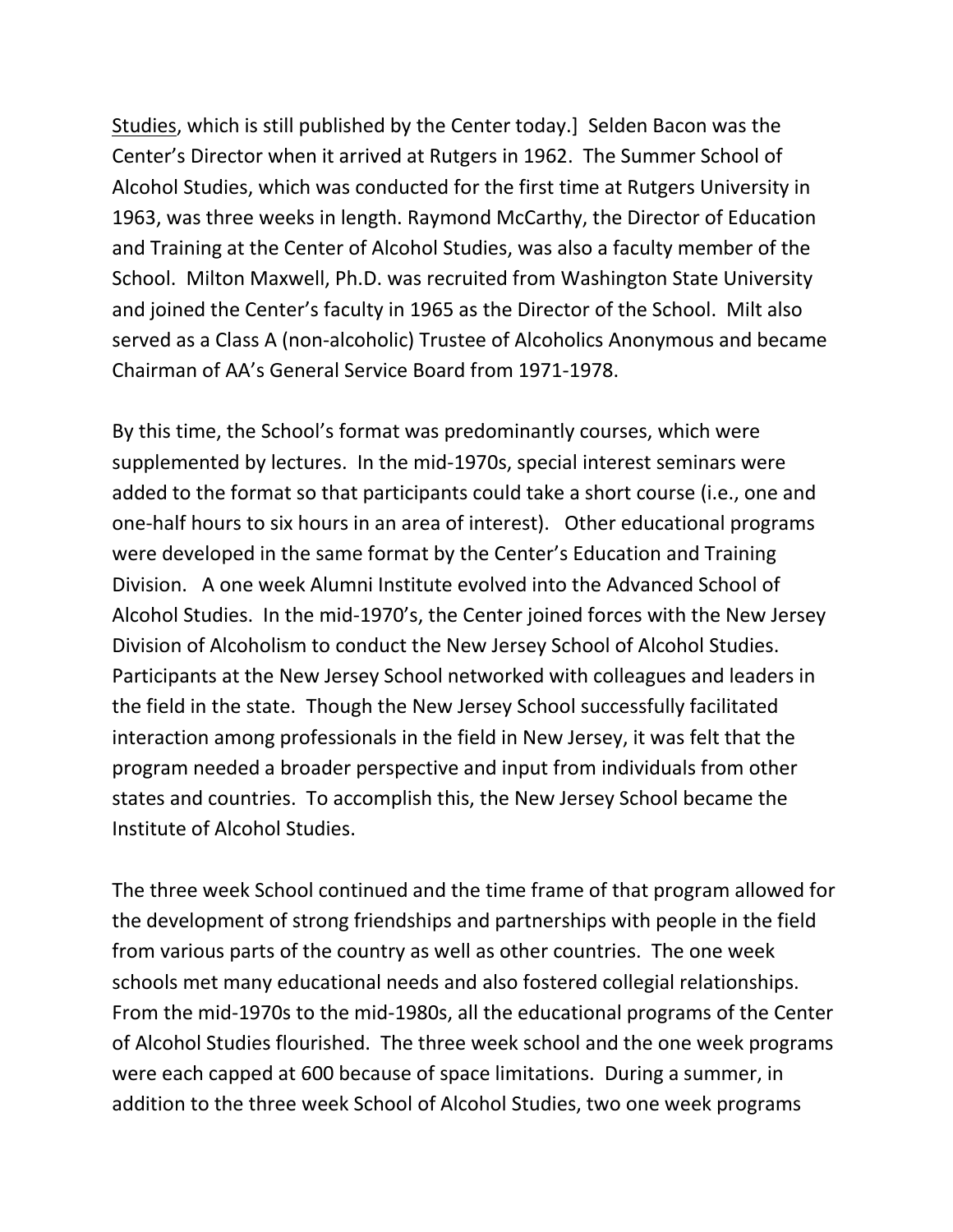were conducted. It was possible for 1800 participants to attend programs in a given summer during this period of time. This changed in the mid-1980s and the high number of 600 per program decreased to around 300, due to the events in the field at the time. Twenty-eight day residential treatment changed in the U.S. as managed care began to set shorter time limits for treatment. This forced many treatment facilities to reduce the number of days in their residential treatment program and/or modify residential treatment to intensive out-patient and/or outpatient, causing a reduction in staff needed at the facility. In fact, many treatment facilities closed or changed their focus during this time.

The three week Summer School of Alcohol Studies was modified into a two week school to accommodate the amount of time that was possible for those who needed the educational program but couldn't get three weeks off from work. Note: Not getting time off from work at a treatment facility was a significant change in the field; prior to this, treatment facilities were anxious for their employees to attend the Center's programs. As financial situations changed, many employers stopped paying for educational programs for their employees. In addition, states that used to send and pay for participants to attend the Center's programs decided that they would conduct in-state programs to cut down on costs. Many participants wound up paying their own expenses to attend a program, as well as having to use their vacation time to attend the School. These circumstances caused the two-week school to become a one week school; other one-week programs were eliminated, as enrollment decreased in them as well.

In addition to the time frame of the School and the other programs changing, the title of the School changed to School of Alcohol and Drug Studies, as this better represented the expanded focus of the School. Other program titles were modified as well to include "and Drug Studies."

#### Faculty

The faculty of the first Schools represented the individuals in the forefront of the emerging alcohol field. Lectures by Selden Bacon, E.M. Jellinek, Bill W., Marty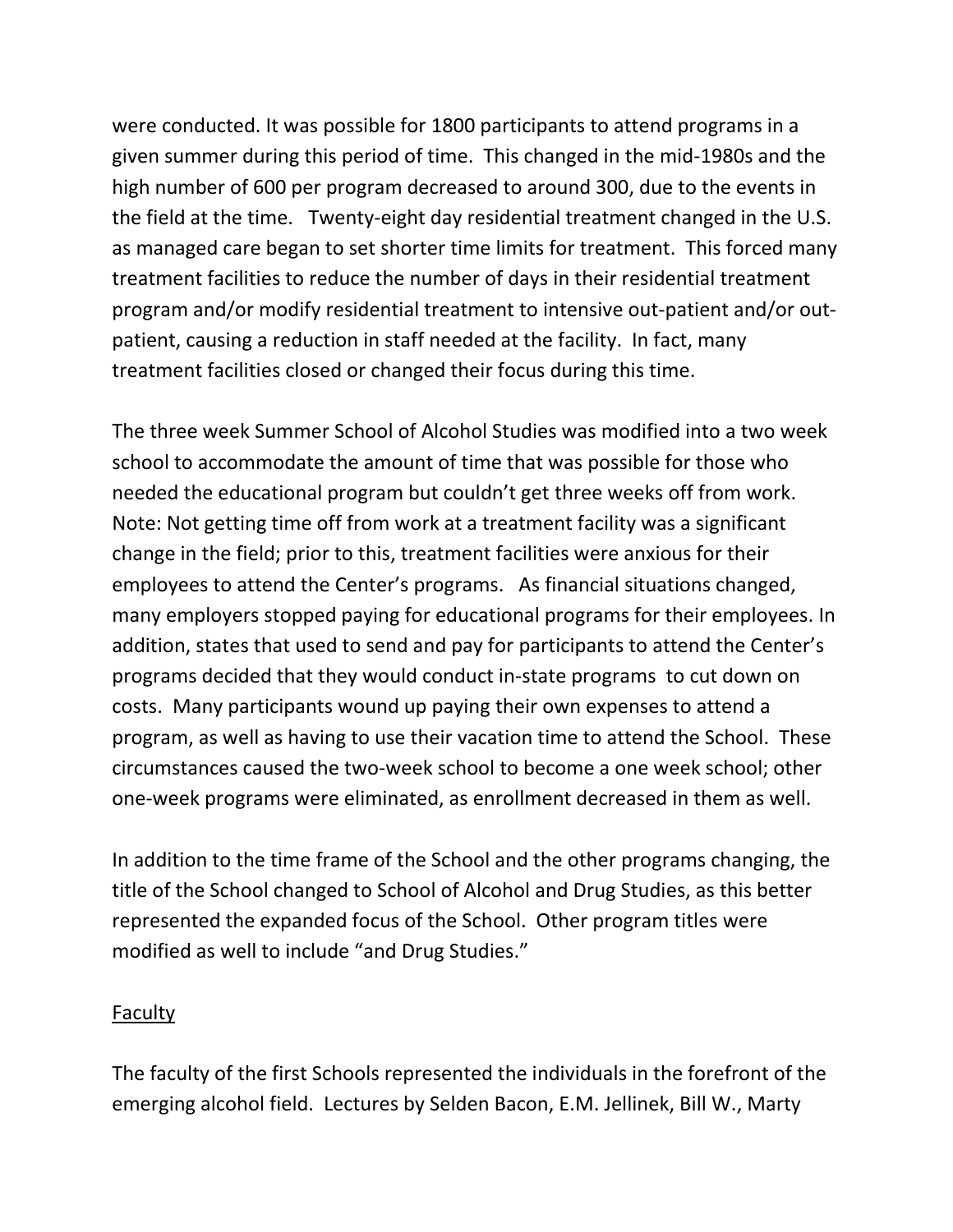Mann, Ray McCarthy and others were offered. As time went by, other leaders emerged in the field and also came to teach at the School. Vern Johnson, the cofounder of the Johnson Institute, the person responsible for the concept of intervention, and the author of "I'll Quit Tomorrow," taught at the School for many years. Daniel Anderson, Ph.D., taught at the School for more than 30 years; Dan was known for his work in designing the Minnesota Model and spreading the concept to other treatment facilities (e.g., Betty Ford Center) throughout the world. As President of Hazelden from 1971-1986, Dan always had one of his colleagues from Hazelden accompany him to the School as a participant. Rev. Gordon Grimm, Hazelden's first full time Chaplain, was brought to the School as a participant by Dan and then returned to offer courses at the School. Damian McElrath, Ph.D., was also introduced to the School by Dan and instructed courses himself for years. As time went by, Damian lectured in courses offered by Craig Nakken, who also hailed from Minnesota; Craig's book, The Addictive Personality: Understanding the Addictive Process and Compulsive Behaviour, made a significant impact on the field.

In addition to the faculty growing as described above, many individuals from a variety of disciplines taught at the School for long periods of time. Mrs. Geraldine Delaney, the founder and Executive Director for 50 years of Little Hill Foundation-Alina Lodge, a long term treatment facility for the reluctant to recover as she described the Lodge, often came to lecture as did Dr. Stanley Gitlow. Dr. Gitlow, an addiction pioneer who participated in ASAM's founding and served as the ASAM President during his career, is Professor Emeritus of Medicine at Mt. Sinai School of Medicine. Dr. Mark Gold, an addiction expert, Dizney Eminent Scholar, Distinguished Professor, and Chair of the Department of Psychiatry at the University of Florida's School of Medicine, presented his state of the art research at the School. Janet Woititz, ED. D., a pioneer in the Adult Children of Alcoholics movement, a counselor, and a best-selling author who was on the New York Times best seller list for over a year with her first book, Adult Children of Alcoholics, also taught at the School. Edith Lisansky Gomberg, Ph.D., who was a Research Associate at the Center when it was at Yale University, taught at the School for 15 years (1962-1977). Sheila Blume, M.D., who attended the School as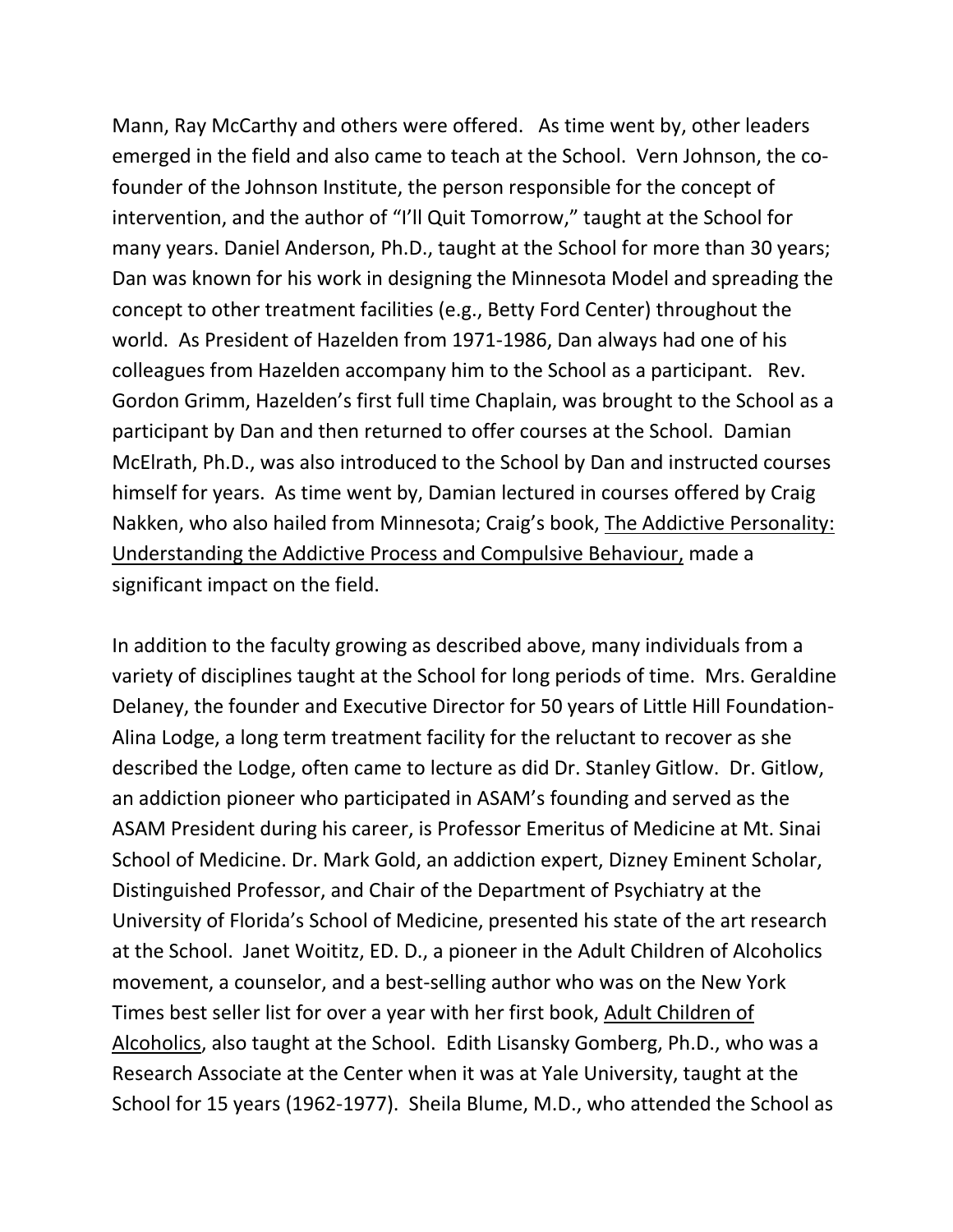a student in the "Medial Aspects" course, returned to lecture for close to 50 years. Sheila was Commissioner for New York State's Division of Alcohol/Alcoholism, the Medical Director of South Oaks Hospital, and a President of ASAM. Sheila's lectures were on addiction and women and also pathological gambling.

The examples of instructors and lecturers are offered to show that in addition to the Center faculty, the most respected and well known leaders and researchers came to the School to instruct those new to the field. Other instructors and lecturers also enjoyed presenting at the School and were pleased to be able to list their involvement on their Curriculum Vita. As the Center itself expanded, many faculty members played a role in the School. Robert J. Pandina, the current Director of the Center, taught courses at the School for years, as did Helene Raskin White. Larissa Pohorecky, John Brick, and Suchimita Ray also offered courses at the School, as did I. Peter Nathan, who was the Center's Director after John Anthony Carpenter, attended many of the School's events. Barbara McCrady lectured at the School and co-authored a Center pamphlet with me. Marsha Bates presented seminars as did Elizabeth Epstein and Jennifer Buckman. James Lagenbucher wrote a Fact Sheet for the Center's Education and Training Division.

Many other individuals instructed courses at the School over the years. Patricia Burke, Jane Nakken, who was originally brought to the School by Dan Anderson, Patricia and Fred Reihl of Freedom House, Bette Ann Weinstein, James Emmert, Bruce Carruth. Still teaching courses today are Kathy Bedard, Ray Dreitlein, Bill Kane, John Kriger, Robert Lynn, Diane Rullo, Mel Sandler, Jack Schibik, Paula Toynton, Mark Wallen, Richard Talty, Ellen Egan, Alan Lyme, Alvin Taylor, John Wolfe, Thomas Legere, and David Anderson. Megan Sullivan has also been teaching at the School for a time. I'm happy to highlight Megan as she was a student at the School some years ago. Though Megan's not the first student who wound up teaching at the School after her career was underway, she's a wonderful testament to the School's education. As time goes by, new instructors will join the School's ranks; some will be Center faculty, some will be national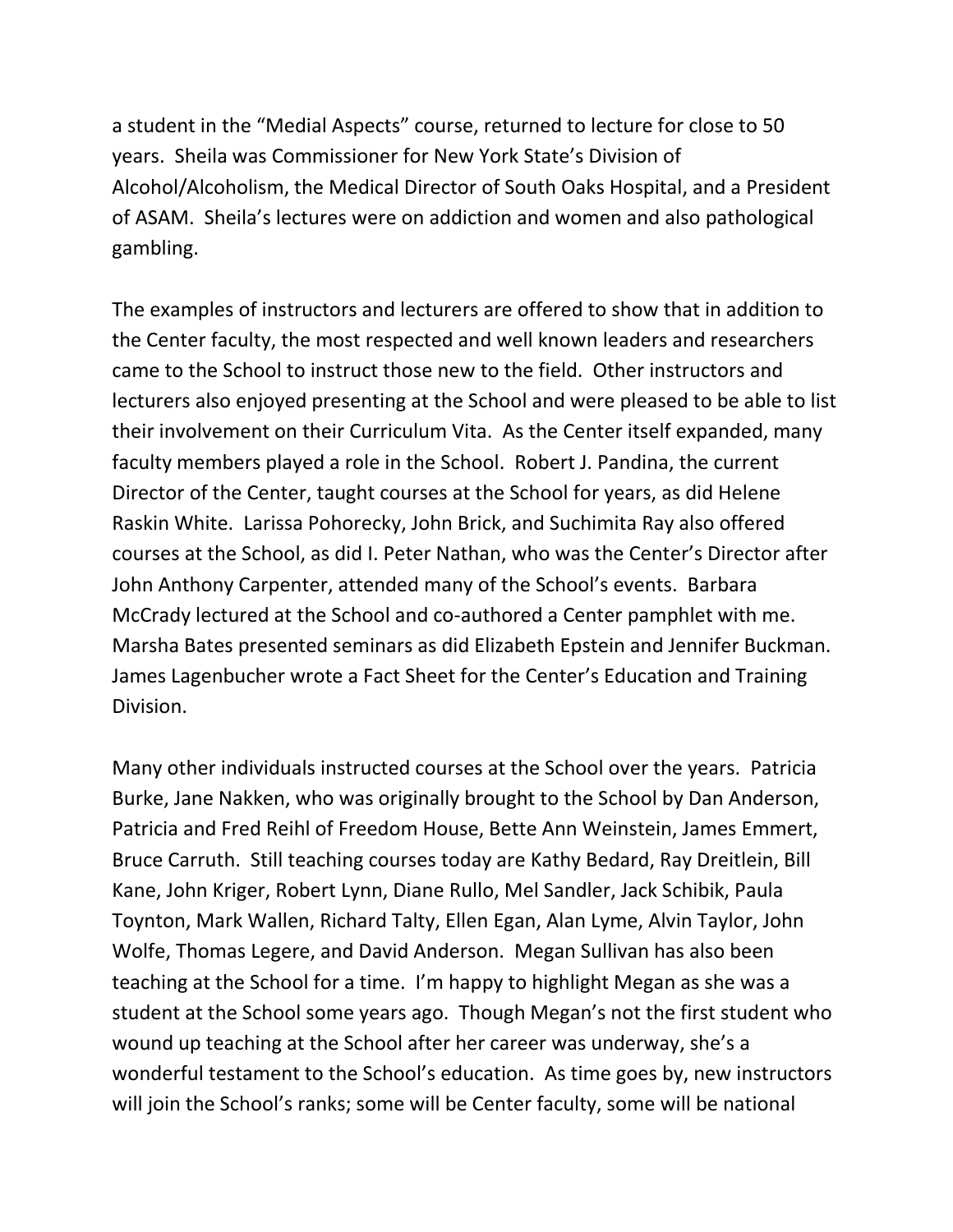and/or state figures in the field and some will have been students who were motivated to join the field to make their mark.

After Ronald Lester, who was the School's director following Milton Maxwell, left the Center, I began directing the School in 1980. It was important to me that a policy be established and distributed to all faculty and lecturers that set a specific set amount to instruct a course or a lecture. When speaking to Janet Woititz after the policy was distributed, she said that she was fine with the remuneration being set for specific tasks. I told her that I was happy that she was still willing to present at the School, as I knew that she was in demand all over the country. She responded that the School had been the first academic institution that had asked her to present her work with adult children of alcoholics to individuals in the field. Since teaching others would make a difference in the lives of children of alcoholics, she would always be willing to teach at the School ahead of other places that wished to engage her, even though they offered her more money. Other faculty members voiced similar sentiments; many also indicated that their role in the field was due at least in part to their participation and teaching at the School.

#### **Students**

Students came to the School from throughout the United States, Canada, and about 40 other countries. The participants were from many disciplines and various backgrounds. For some, the School expanded and re-confirmed their knowledge; for others, the School was the beginning of their career in the field; for others, the School changed their lives. R. Brinkley Smithers is one individual for whom the School changed the focus of his life. After attending the School, he made the alcohol studies field his life's work. In addition to supporting Marty Mann, NCA, and NCADD (i.e., the organization that NCA evolved into) and funding the building of the Center of Alcohol Studies at Rutgers, Brink provided scholarships to the School. He also supported the attendance of Soviet narcologists at the School.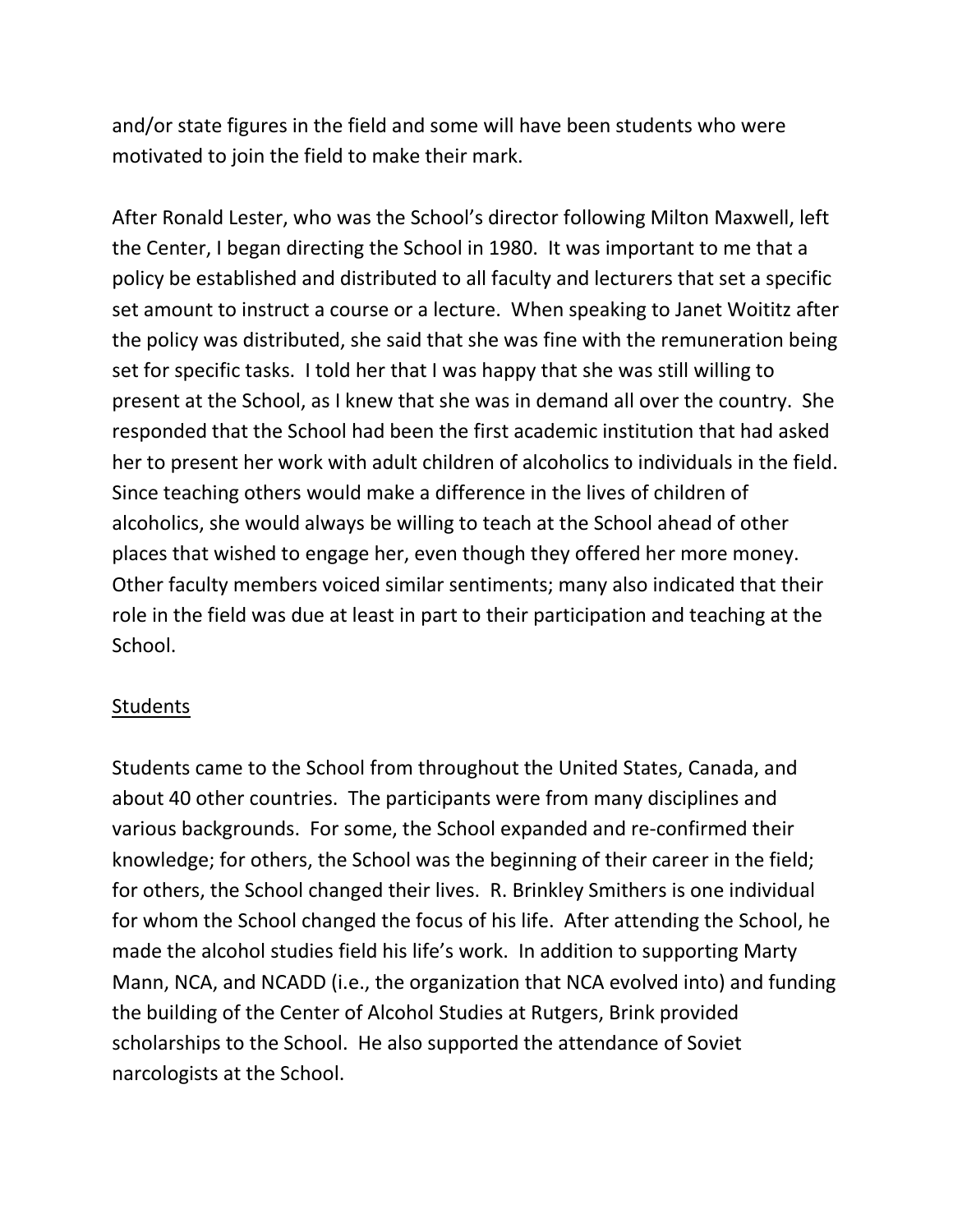After attending the School, a group of participants from Denmark decided that their country needed treatment facilities based on what they had learned. They returned to Denmark and opened two major treatment facilities. The first international School that was conducted by the Center in Denmark was designed to train those working in the new treatment facilities and also in other agencies in Denmark.

Most leaders of the field and government and voluntary agencies in the U.S. attended the School. As the field became more sophisticated, other schools were founded. Many were modeled after the Yale-Rutgers School, though some created their own format and/or special focus.

## Interaction between Faculty and Students

One of the highlights of participating in the School was the interaction between the faculty and the students. By design, the School was set in a location that facilitated faculty and student interaction. Both groups ate in the same dining room and were housed in the same dorms on campus. The faculty attended the same events as the participants, which meant that discussion was always lively. This can be demonstrated best by the agencies and organizations that were founded at the School. In 1944, when Marty Mann was a student, she spent time with the faculty (i.e., Selden Bacon, Mark Keller, Bill W.); their discussions focused on the need to educate people on the disease of alcoholism. This group founded the National Committee for Education on Alcoholism, which became the National Council on Alcoholism. Marty Mann worked at the Center of Alcohol Studies for about five years after the founding of NCA. After attending the School in 1956, R. Brinkley Smithers decided that he would use his family's charitable foundation, as well as his own resources, to concentrate on the disease of alcoholism. One of his first efforts to spread the word that alcoholism was a disease was to support moving Marty Mann and the National Council on Alcoholism into offices in New York. The National Council on Alcoholism evolved into the National Council on Alcoholism and Drug Dependence, which is still in existence today. R. Brinkley Smithers was also instrumental in helping the Center of School Studies move from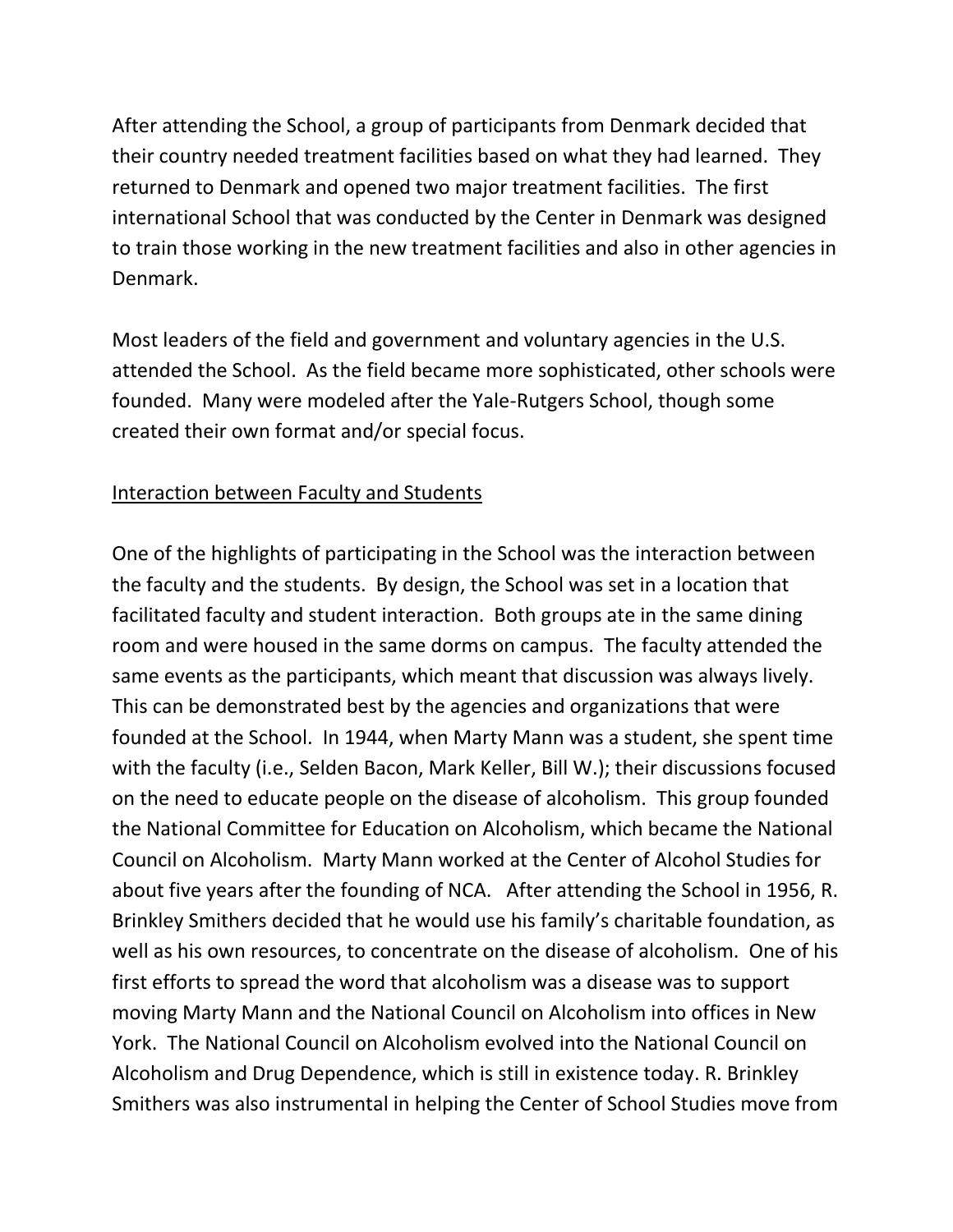Yale University to Rutgers, the State University of New Jersey. Brink personally contributed funds to constructing the building that would house the Center at Rutgers and also had the Christopher D. Smithers Foundation contribute to the building's construction as well. As the Center grew beyond the building's capacity, R. Brinkley Smithers and Adele Smithers donated funds to expand the building.

The Rev. David Works attended the School in 1951; upon his return to New Hampshire, he founded the North Conway Institute, which organized a statewide seminar to educate clergy on the disease of alcoholism. For many years, David held conferences and seminars in North Conway, NH. The National Black Alcoholism Council, Inc., now the National Black Alcoholism and Addiction Council, Inc., held some of its first meetings at the School. Dana Finnegan, Ph.D. and Emily McNally, Ph. D. founded the National Association of Lesbian and Gay Addiction Professionals at the School in 1979. Other collaborations were also solidified at the School.

### Discussion between Students

Throughout my years directing the School, it was always apparent how important the discussions between the students were. To make sure that everyone felt comfortable chatting with other students and faculty, I would ask that we all use first names during the School, so that positions and titles didn't get in the way of our communication. After making that statement, I would ask each participant to turn to each side and/or their front and back to meet others that were participating in the School. I also asked them to find out where the individuals were from and what they did back home. Before leaving the lecture hall, I would challenge the students to meet as many people as possible, as the richness of their experience at the School would depend on their interactions and discussions with other students and members of the faculty. The interchange between the faculty and the participants continued outside the lecture hall where fruit, cookies, and soft drinks were served. Lively discussions followed throughout the School in classes, seminars, the cafeteria, etc.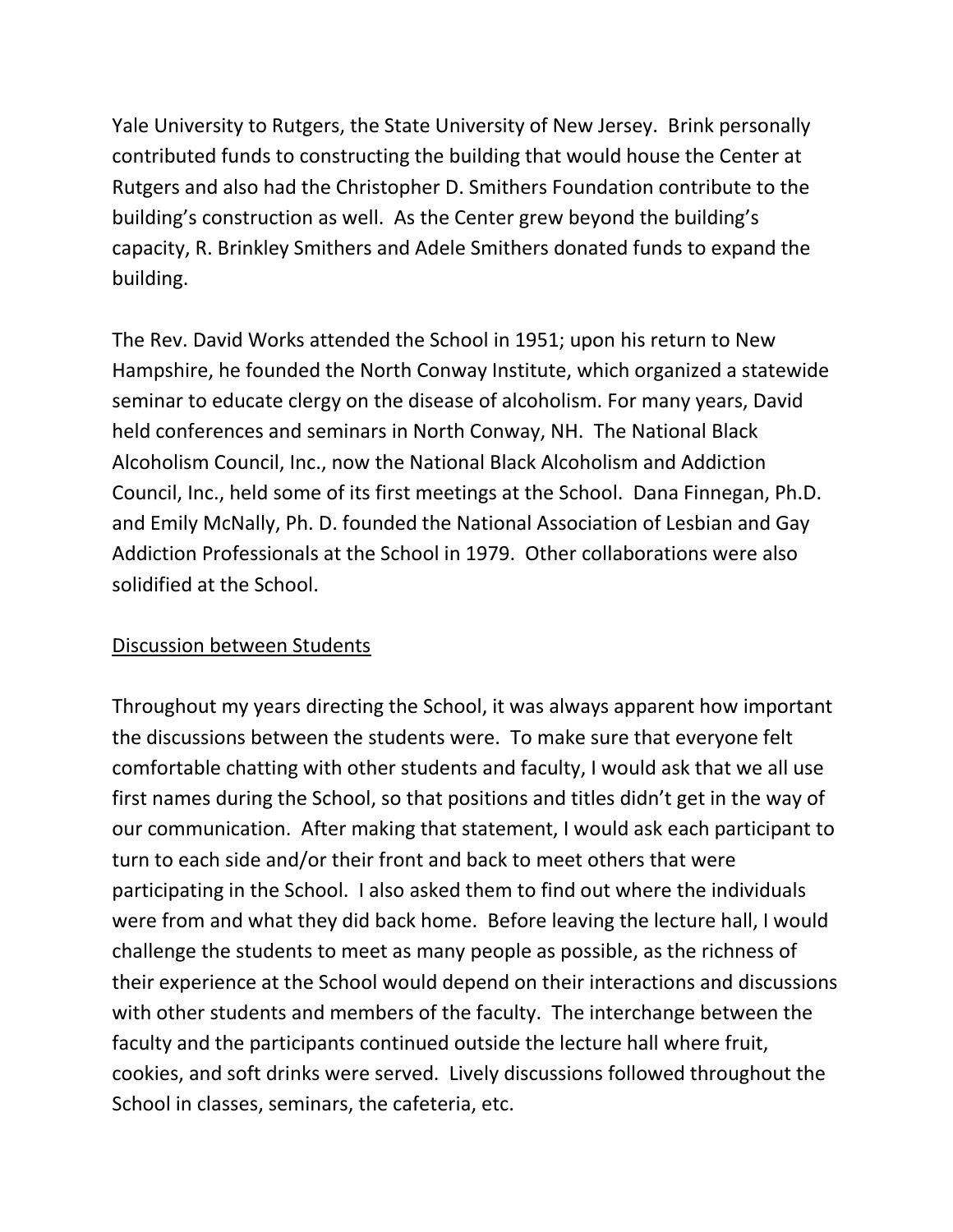The structure of the School also facilitated participants getting to know others. Since everyone took three classes each day, it was easy to meet fellow students in class. When the last morning class was over, the classmates would walk to lunch and often sit together discussing the class that just finished. Following the afternoon class, special interest seminars were scheduled. Since those attending a special interest seminar were interested in the topic, just as with those attending a class, they presented an additional opportunity to meet other participants who had similar interests.

Having the School in an academic institution also made discussion easier, as the academic environment provides an open atmosphere in which to ask questions or discuss topics that might be uncomfortable in the work site. For example, in the early days of my directing the School, some individuals in the field thought that only those who were recovering alcoholics would be successful alcoholism counselors and others felt that a degree in counseling would make a counselor just as effective. Many discussions focused on this issue; other current, and often controversial, topics were also discussed. The issue of whether an individual might be able to learn to drink socially after the person had been diagnosed as an alcoholic was discussed, as was the issue of whether treatment could be matched to a person. The issue of whether alcoholics and drug addicts would benefit from the same treatment protocols or if each dependency required their own treatment was also discussed. Though these issues might have caused problems if they were discussed in other locations, the discussions at the School helped the participants understand both sides of the topic, as well as to effectively articulate their position.

### Students of Different Disciplines in the Courses

The School encouraged people to take courses in topics in their field as well as courses that were of interest to them. This produced a class that was often mixed with those of one field (e.g., criminal justice) with individuals who were there to expand their understanding of how and why particular programs and strategies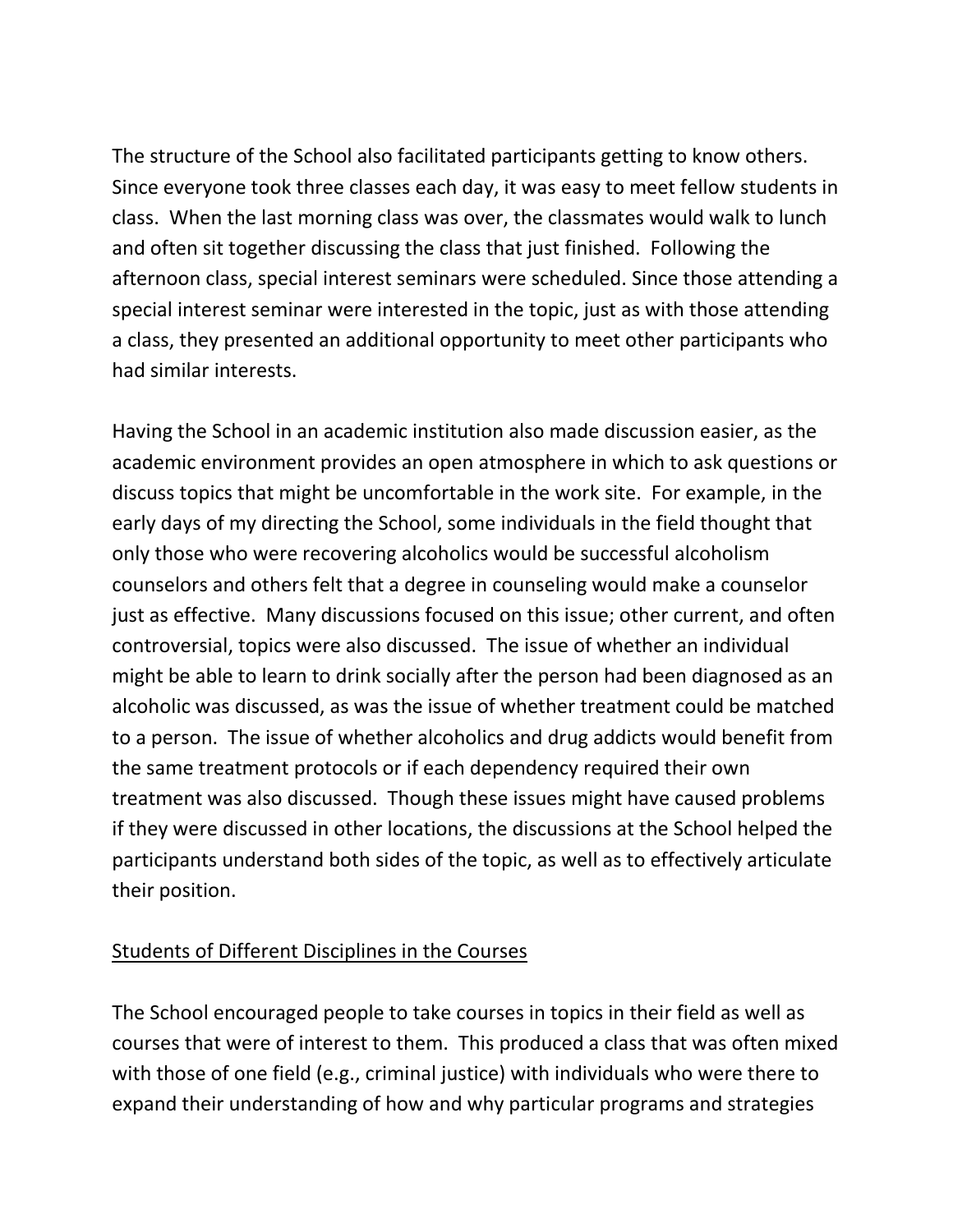came about and were implemented (e.g., representatives of the military). Though medical students took the course specifically designed for them by Dr. Mark Wallen, they also selected another course which was often not connected to the medical field. After the School, the medical students would write evaluation letters to the Scaife Family Foundation, which supported their scholarships, detailing what they thought about the School. In addition to saying that they received more information on alcohol and drugs than they had gotten so far in medical school, they shared that they were more comfortable with the prospect of treating alcoholic patients in the future. They also noted that they had benefited greatly by taking courses that were outside medicine, as they had a chance to discuss topics with individuals from different backgrounds (e.g., education, criminal justice, treatment, etc.) in the field.

### Spirit

The spirit of the School is perhaps the most significant factor which made the program so successful. At the same time, it's the most difficult to quantify. It was felt by all who were a part of the School; that is, administration, faculty, students, and staff. It was also felt by the Rutgers University community, as members would often come up to me and ask what was going on, as the campus was more lively and more friendly in the summer when the School and our programs were in session. The students talked to each other and the faculty; they also said "Good morning" and/or smiled a greeting to those who passed by.

Faculty would share that coming to the School to teach was a highlight of the year for them as they received as much, if not more, than they felt they gave their students. The spirit of comradery combined with an emersion in evolving aspects of the field gave the faculty a sense of renewal. At the opening of the School, a returning student would help those who had never attended a School. At the end of the session, participants would often say that the "Rutgers Experience" was more than they had expected on many levels. In fact, some individuals would articulate that the School had helped them understand themselves better.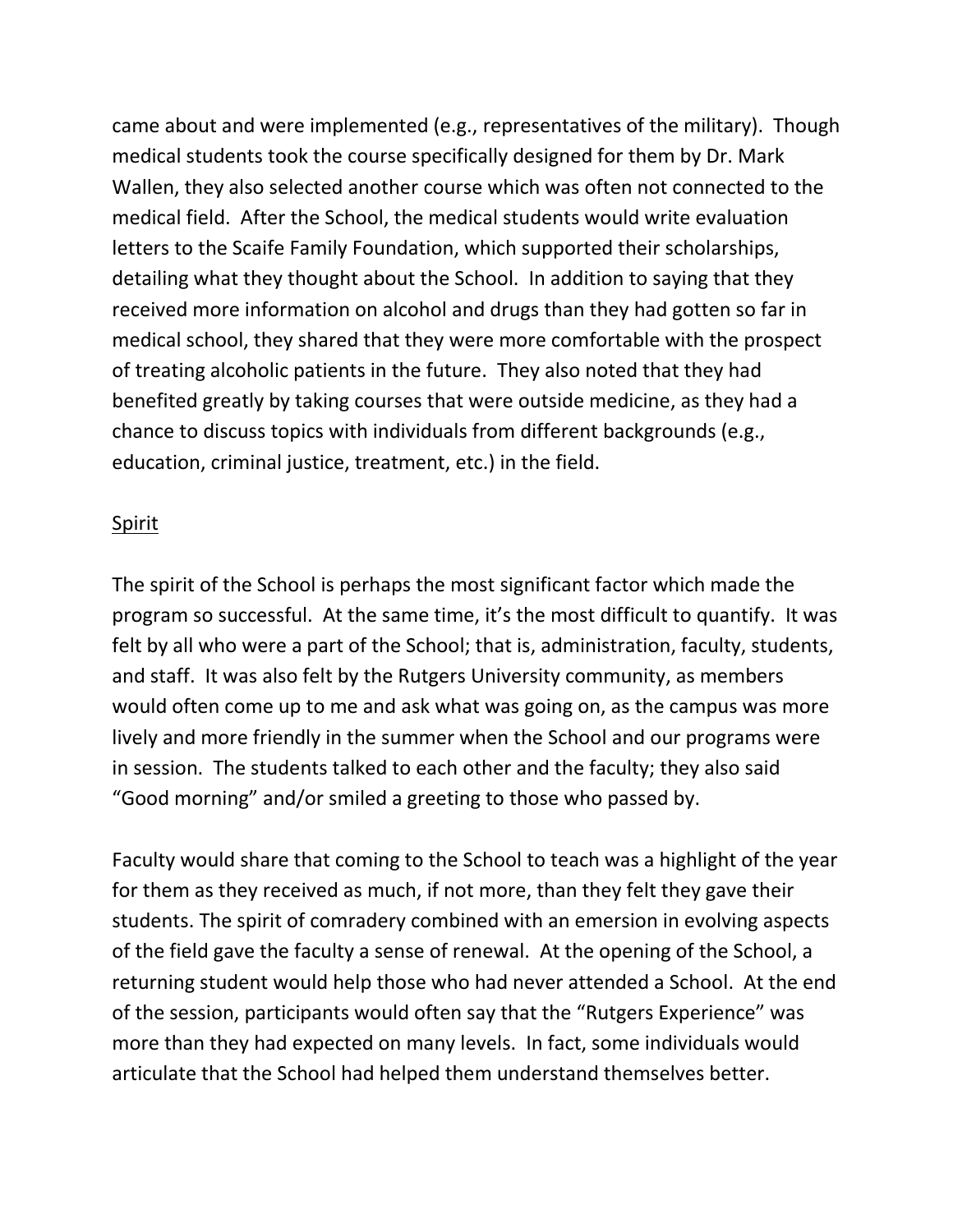Though the discussions were serious most of the time, activities were built into the schedule to provide everyone time to enjoy being together; for those who didn't want to participate in an activity, the event gave them permission to take time for themselves. When the School was three weeks and then two, a variety of events (e.g., a Saturday or Sunday picnic; trips to AA World Services, plays, and baseball games in New York; closing slide show which highlighted the participants and events of the School, etc.) were built into the program, as most participants stayed over the week-ends. The one week time frame for the School created a challenge as a trip off-campus wasn't possible since the School didn't include an open week-end. A dance, which evolved into Karaoke, was scheduled during the week and a closing networking dinner replaced the more formal banquet.

Regardless of the School's length, the most inspirational event occurred immediately after the closing dinner. The Open AA meeting symbolized the interaction and the sharing among the students. This open meeting, which often included members of other self-help groups, put faces on the important reason the School existed. Everyone at the School came together during this one hour period of time to acknowledge and support recovering individuals and to participate in their meeting. The wonderful elements of the School were tied together by this meeting for all of us (i.e., administration, faculty, staff, and students).

The importance of the School to its alumni had them found an Alumni Association, which set yearly dues for members at \$10.00 per person. The specification was that the dues money be used only for scholarships to the School, as the members wanted to give others the opportunity to attend the School. William O'Donnell, the Alumni Association's President, would write a letter each year asking the alumni to pay the \$10.00 in dues and to contribute an additional amount, if they were able. The alumni Association Scholarship Committee, chaired by James Emmert, devoted a tremendous amount of time and effort to the scholarship process. They established criteria, reviewed applications, and often met with the scholarship recipients.